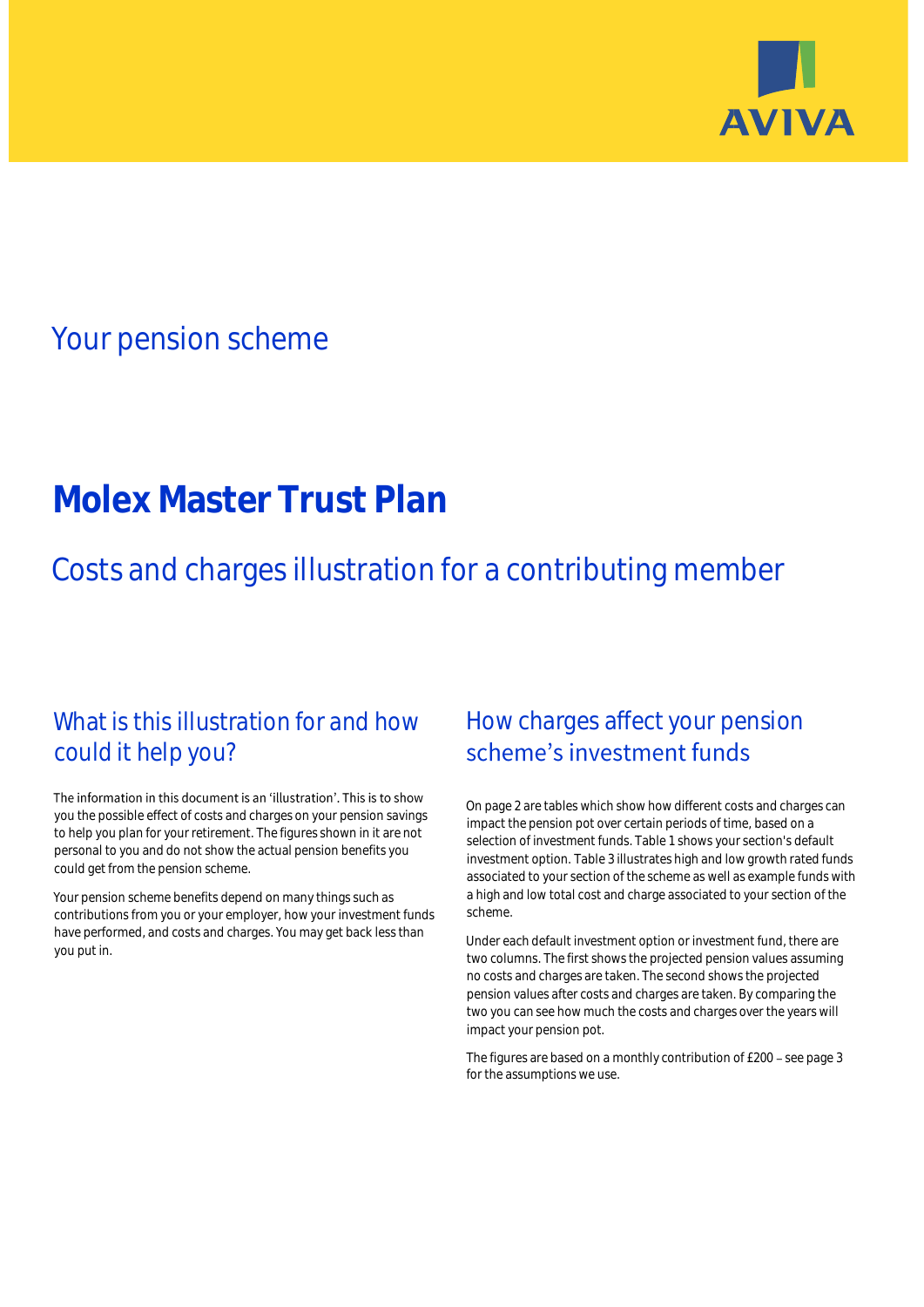### **Table 1**

| Illustration of effect of costs and charges on the Default Investment Option in<br><b>Molex Master Trust Plan</b> |                                        |                                    |  |  |  |  |  |  |
|-------------------------------------------------------------------------------------------------------------------|----------------------------------------|------------------------------------|--|--|--|--|--|--|
|                                                                                                                   | <b>My Future</b>                       |                                    |  |  |  |  |  |  |
|                                                                                                                   | Assumed growth rate 3.2% (p.a.)        |                                    |  |  |  |  |  |  |
|                                                                                                                   | Assumed costs and charges 0.52% (p.a.) |                                    |  |  |  |  |  |  |
| At end of year                                                                                                    | Projected value assuming no            | <b>Projected value after costs</b> |  |  |  |  |  |  |
|                                                                                                                   | costs and charges are taken            | and charges are taken              |  |  |  |  |  |  |
| $\mathbf{1}$                                                                                                      | £2,390                                 | £2,380                             |  |  |  |  |  |  |
| $\overline{2}$                                                                                                    | £4,800                                 | £4,770                             |  |  |  |  |  |  |
| 3                                                                                                                 | £7,240                                 | £7,180                             |  |  |  |  |  |  |
| 4                                                                                                                 | £9,700                                 | £9,600                             |  |  |  |  |  |  |
| 5                                                                                                                 | £12,200                                | £12,000                            |  |  |  |  |  |  |
| 10                                                                                                                | £25,100                                | £24,400                            |  |  |  |  |  |  |
| 15                                                                                                                | £38,600                                | £37,100                            |  |  |  |  |  |  |
| 20                                                                                                                | £52,900                                | £50,100                            |  |  |  |  |  |  |
| 25                                                                                                                | £68,000                                | £63,500                            |  |  |  |  |  |  |
| 30                                                                                                                | £84,000                                | £77,200                            |  |  |  |  |  |  |
| 35                                                                                                                | £101,000                               | £91,300                            |  |  |  |  |  |  |
| 40                                                                                                                | £117,000                               | £105,000                           |  |  |  |  |  |  |
| 45                                                                                                                | £132,000                               | £117,000                           |  |  |  |  |  |  |
| 50                                                                                                                | £145,000                               | £126,000                           |  |  |  |  |  |  |

#### **Table 2**

| List of Funds included in the Default Investment Option |                       |                    |
|---------------------------------------------------------|-----------------------|--------------------|
| <b>Fund name</b>                                        | <b>Total Cost and</b> | <b>Growth Rate</b> |
|                                                         | Charge (p.a.)         | (p.a.)             |
| Av MyM My Future Growth                                 | 0.54%                 | 3.60%              |
| Av MyM My Future Consolidation                          | 0.49%                 | 2.40%              |
|                                                         |                       |                    |
|                                                         |                       |                    |
|                                                         |                       |                    |
|                                                         |                       |                    |
|                                                         |                       |                    |
|                                                         |                       |                    |
|                                                         |                       |                    |
|                                                         |                       |                    |

#### **Aviva Life & Pensions UK Limited.**

Registered in England No. 3253947. Registered office: Aviva, Wellington Row, York, YO90 1WR. Authorised by the Prudential Regulation Authority and regulated by the Financial Conduct Authority and the Prudential Regulation Authority. Firm Reference Number 185896. **aviva.co.uk** TEMP GFI NG071309 09/2018